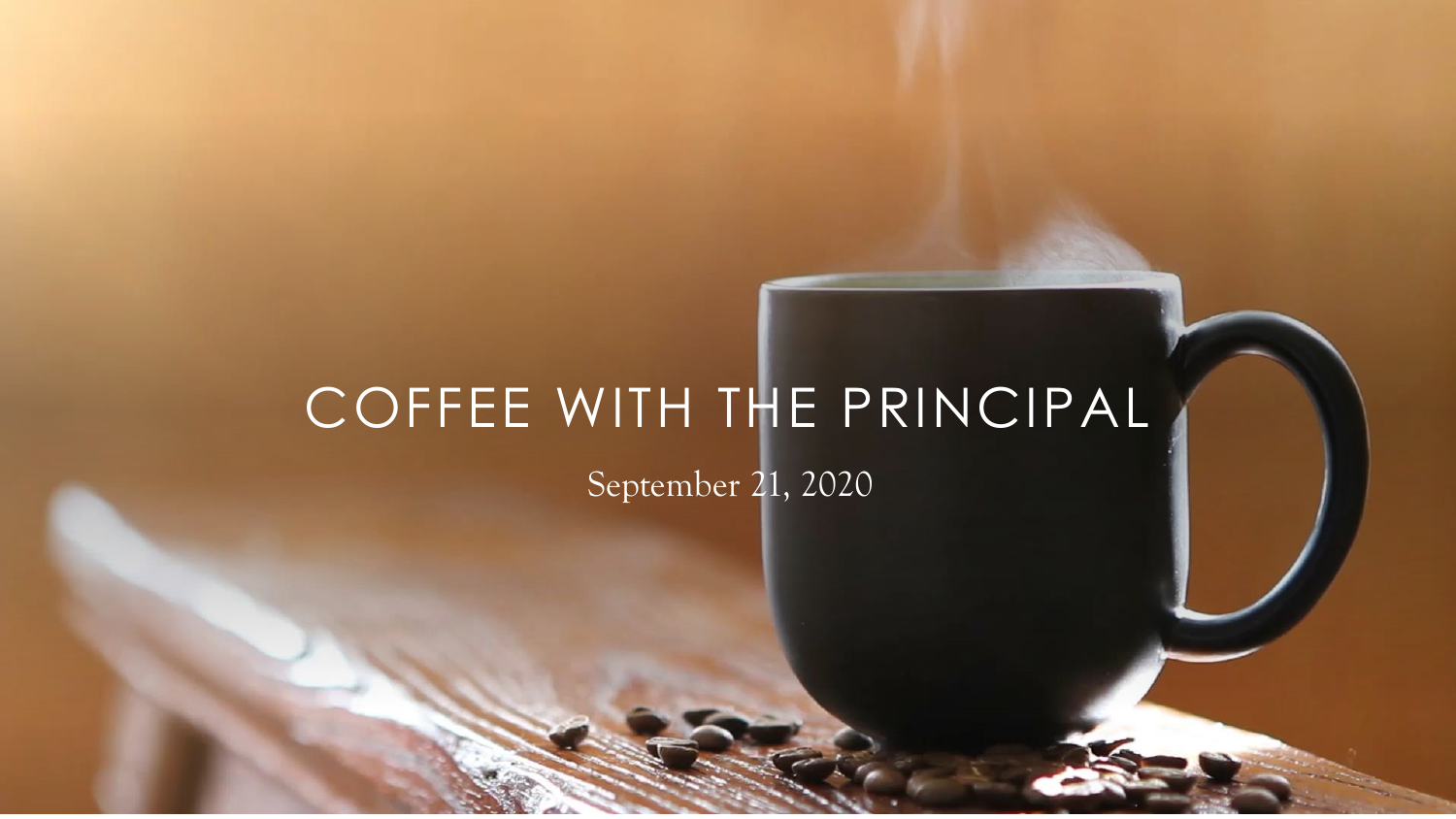## BOY R360 *Window*

*– September 21 - 25*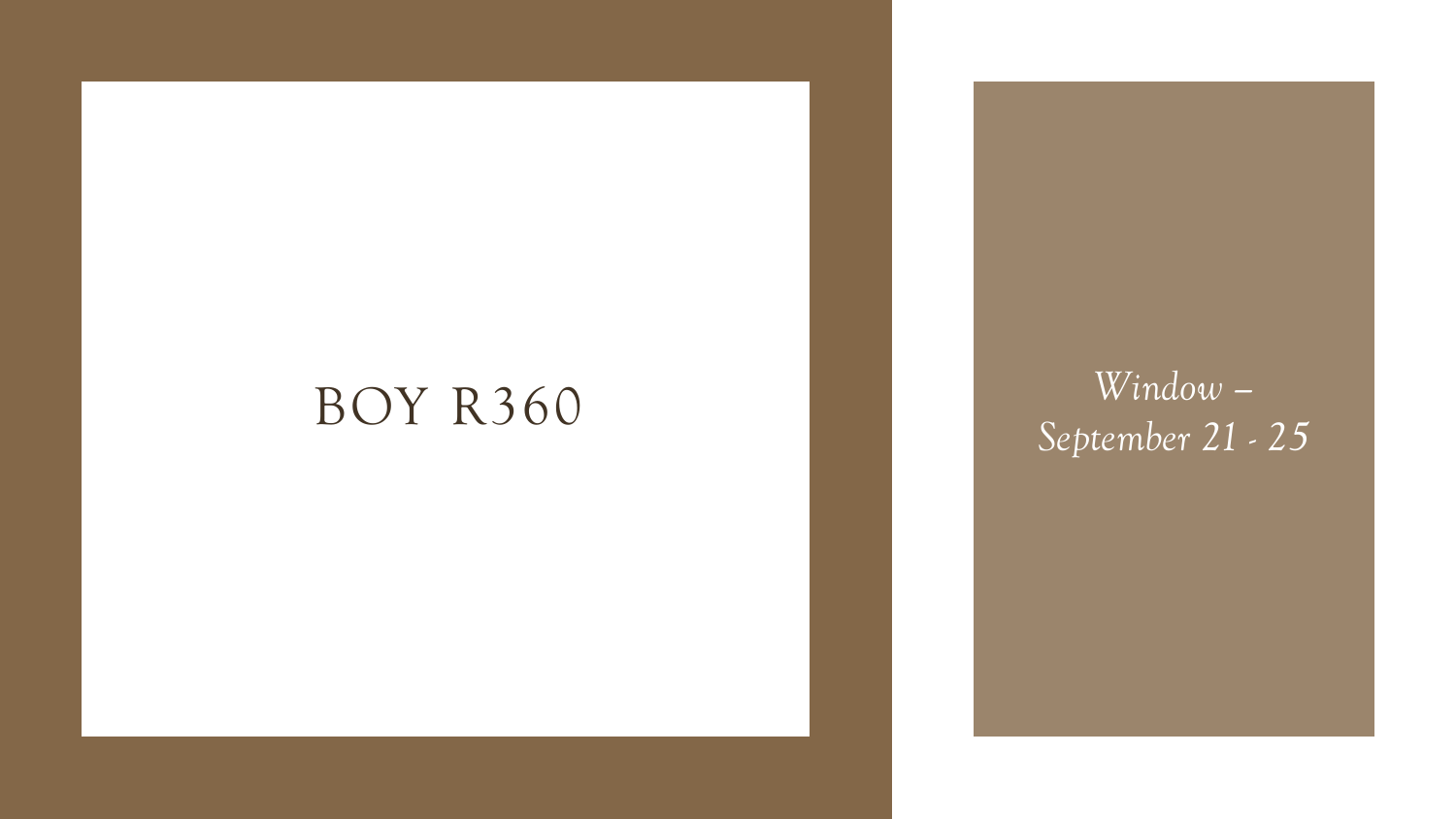## OPEN HOUSE

*Thursday, September 24, 2020 Time: 5:00 – 5:30 AND 5:30 – 6:00 Where: MS TEAMS Access link will be sent by HR teacher.*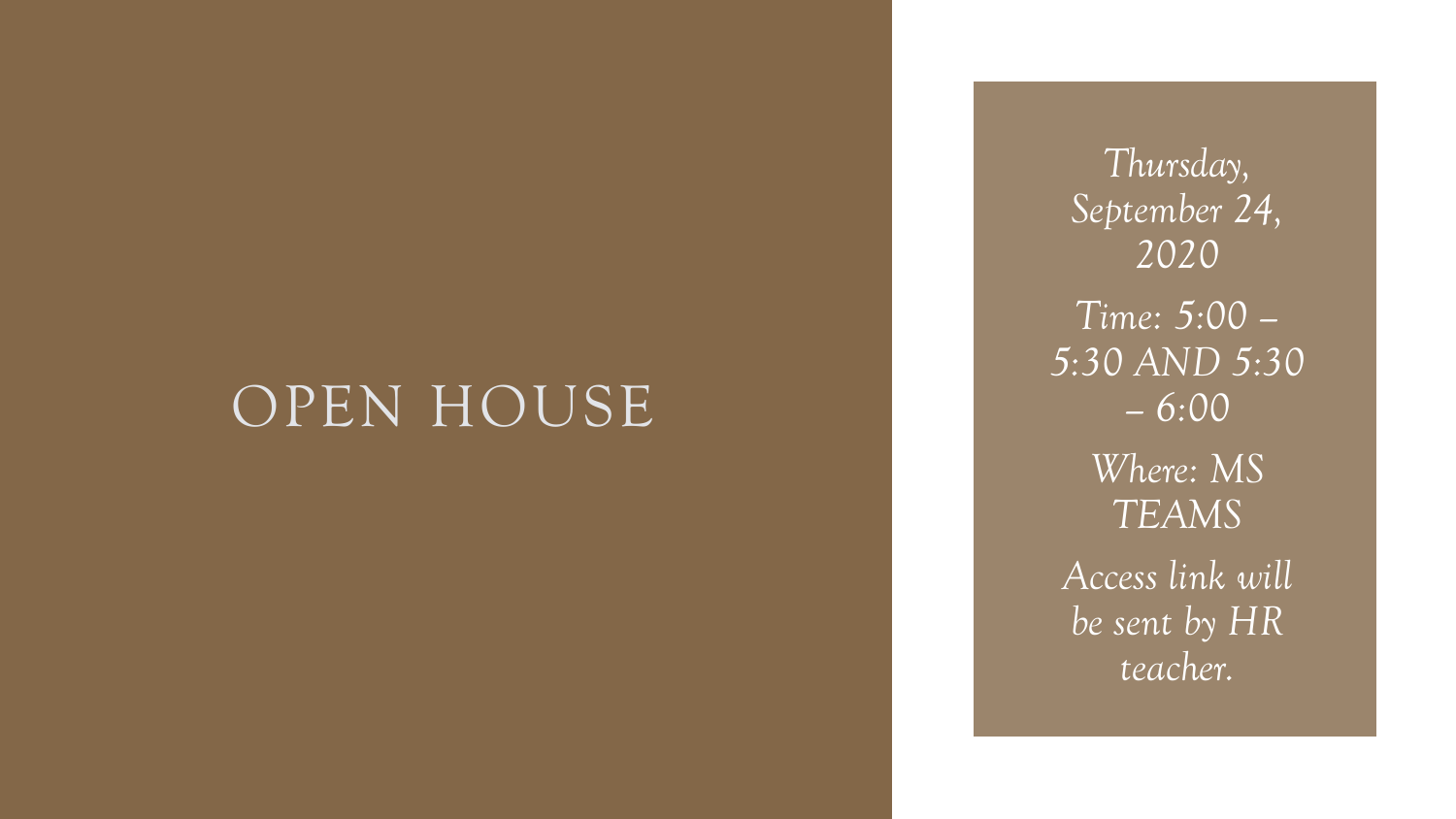### FALL HOLIDAY

*Monday, September 28, 2020*

# No School for Students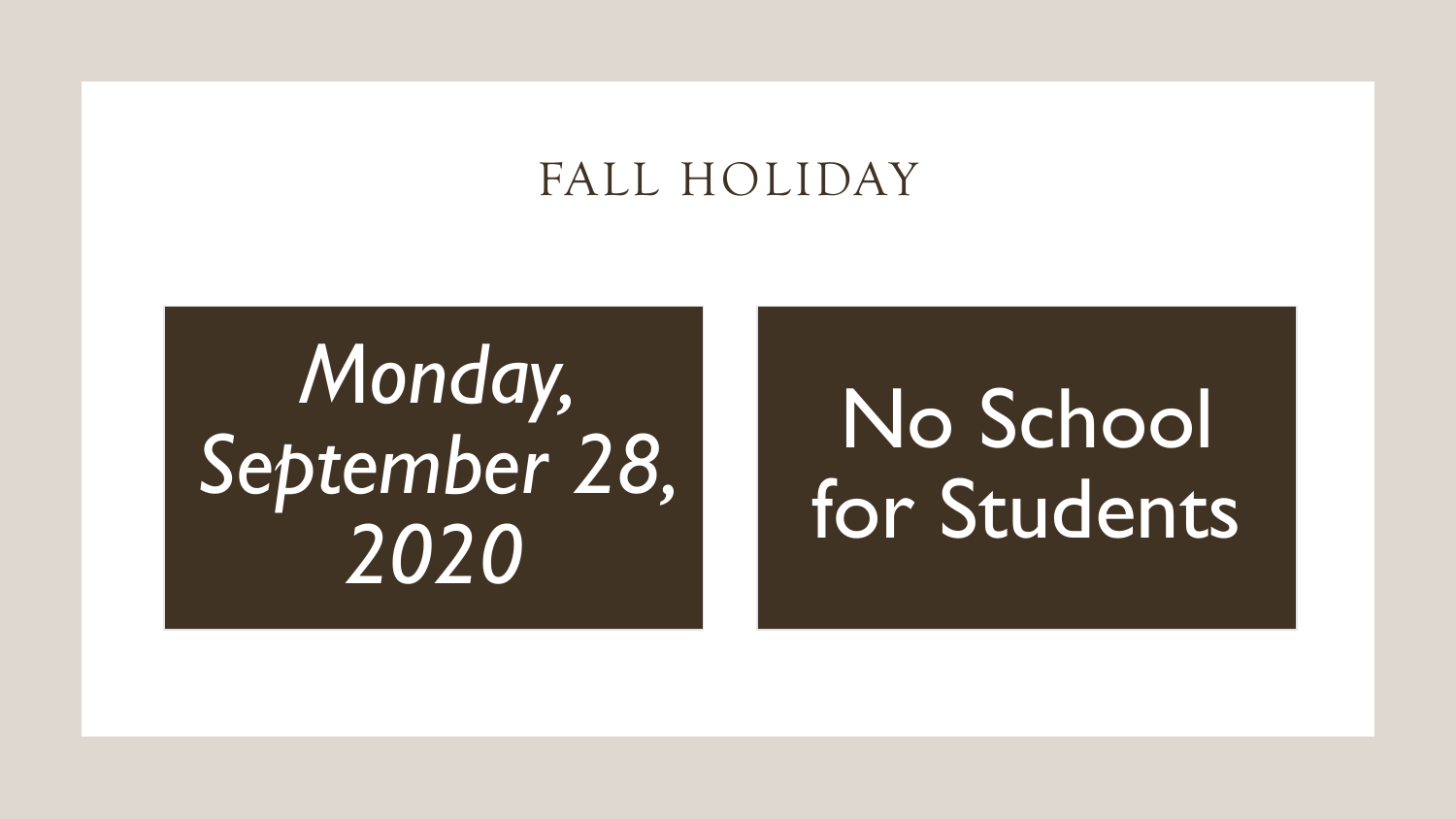## SELECTION PERIOD

THIS WEEK September 21 – 25, 2020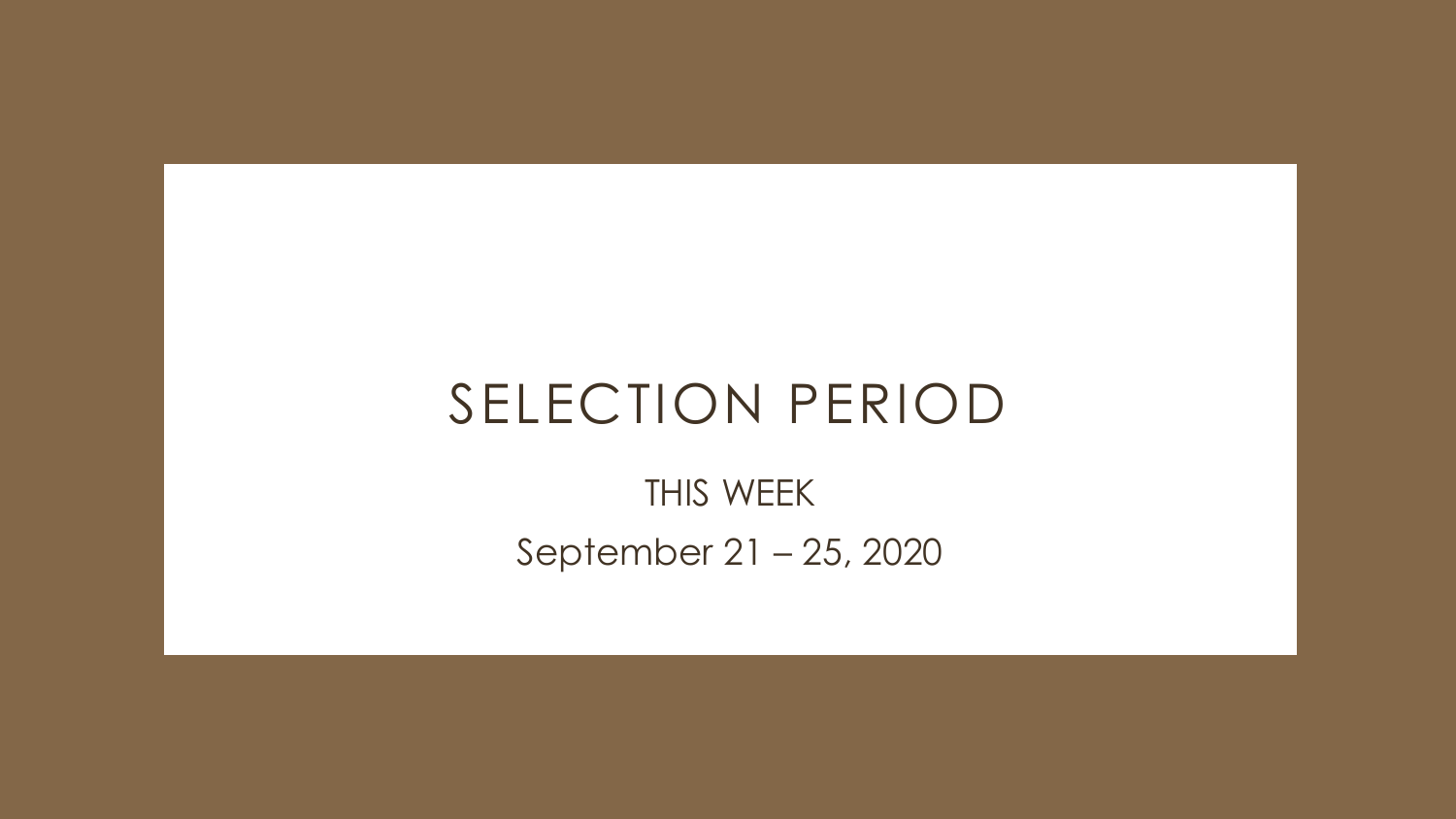#### Good news! The HISD Connect Parent Portal will be available for the 2020-2021 school year beginning August 31. The HISD Connect parent portal allows parents with several children to view information for all of their children with one login account.

If you have Internet access, you may view your child(ren)'s current grades and attendance at any time after creating your account. To create your account, access the PowerSchool Parent Portal at

https://hisdconnect.houstonisd.org/public and complete the following steps:



You will be re-directed to a new login screen where you will enter the login user name and password created above.

Please keep your username and password confidential so only you can access the information for your student.

Sincerely,

 $\label{eq:R1} \mathcal{L}(\mathcal{M}) = \mathcal{L}(\mathcal{M}) = \mathcal{L}(\mathcal{M}) = \mathcal{L}(\mathcal{M}) = \mathcal{L}(\mathcal{M}) = \mathcal{L}(\mathcal{M}) = \mathcal{L}(\mathcal{M}) = \mathcal{L}(\mathcal{M}).$ 

PowerSchool SIS

**Parent Account Details** 

First Now

Continue

**Historiana** Rowwer Passager

760×677-9

 $\mathcal{A}$ **Indentifican** 

Arrest Mt.

Atmosf Learner **Retireshill** 

Link Students to Account

**EVEREPRISONARY** 

 $terat$ 

**Create Parent Account** 

2. Click the Create Account button.

 $\overline{2}$ 

 $\overline{n}$ 

10  $\rightarrow$  Chose

Connect

Garden Villas Elementary School

### SELECTION PERIOD LOGISTICS

- The district has designated September 21 – 25, 2020 as the selection period for parents to choose if they would like for their students to continue virtually or resume in-person instruction on October 19, 2020.
- Parent Responsibilities
	- Parents will need to access the HISD Connect Parent Portal to make their selection.
		- Note: parents who do not make a selection will automatically default to in-person instruction
	- Parents will need the access code for their student(s) in order to make these selections.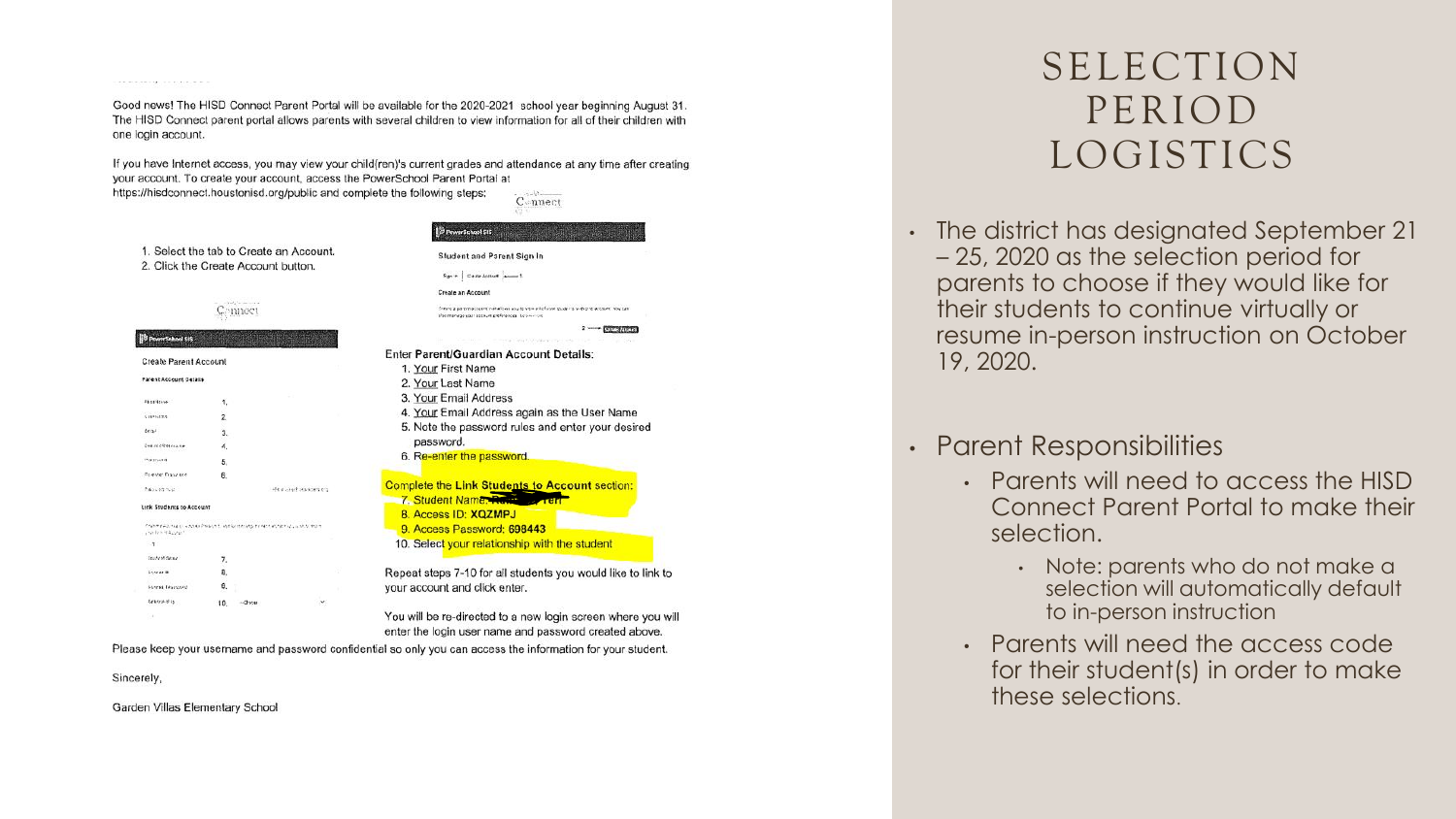# PREPARATION FOR IN-[PERSON INSTRUCTION](https://www.youtube.com/watch?v=-O2PMINo6wo&feature=youtu.be)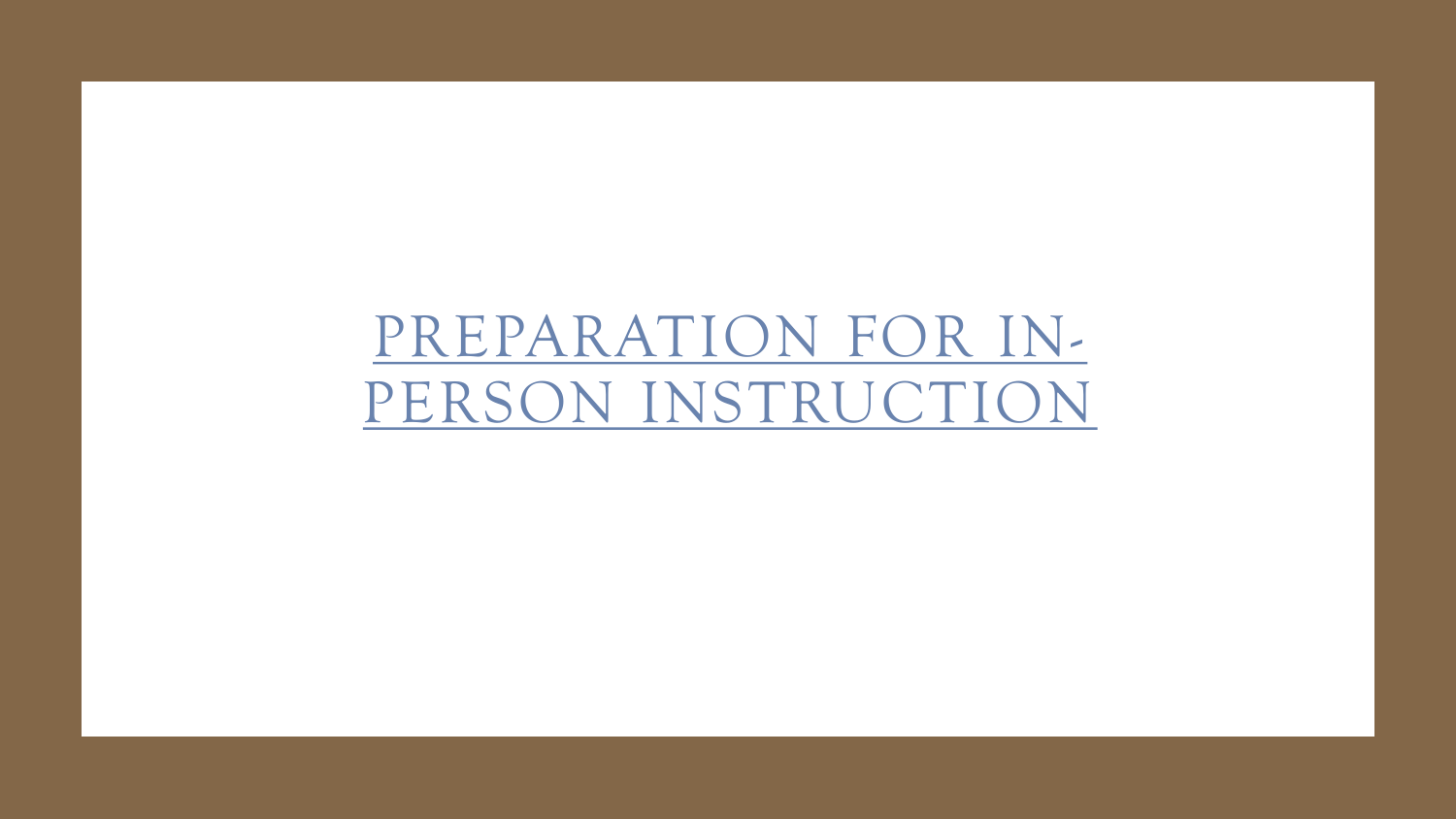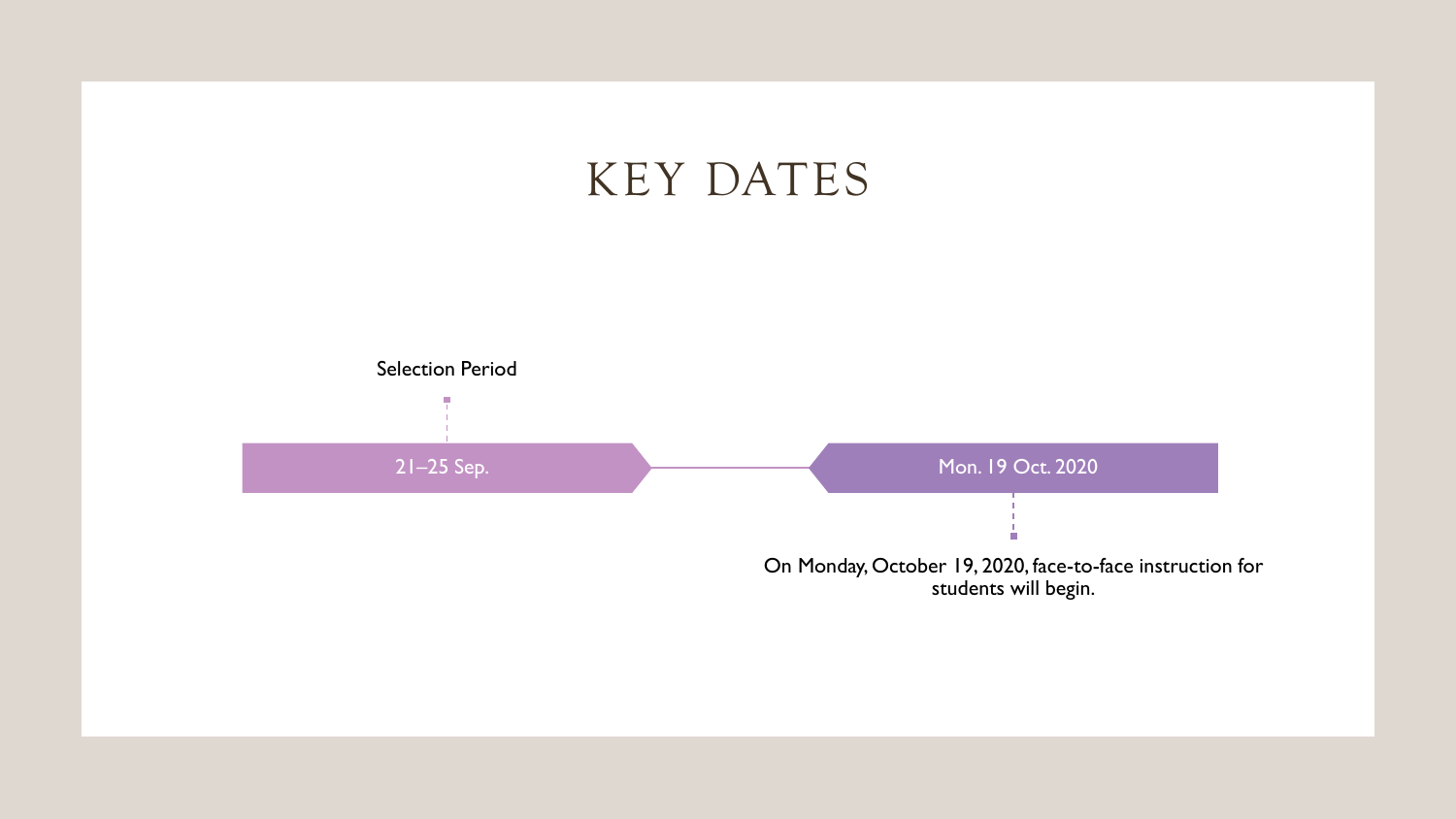## FACE-TO-FACE INSTRUCTION



Scheduled to begin on Monday, October 19th



Students will follow their daily schedule, including all courses selected and/or assigned, as well as extracurricular activities, if applicable



Hours for in-person learning: 7:30 a.m. – 3:00 p.m.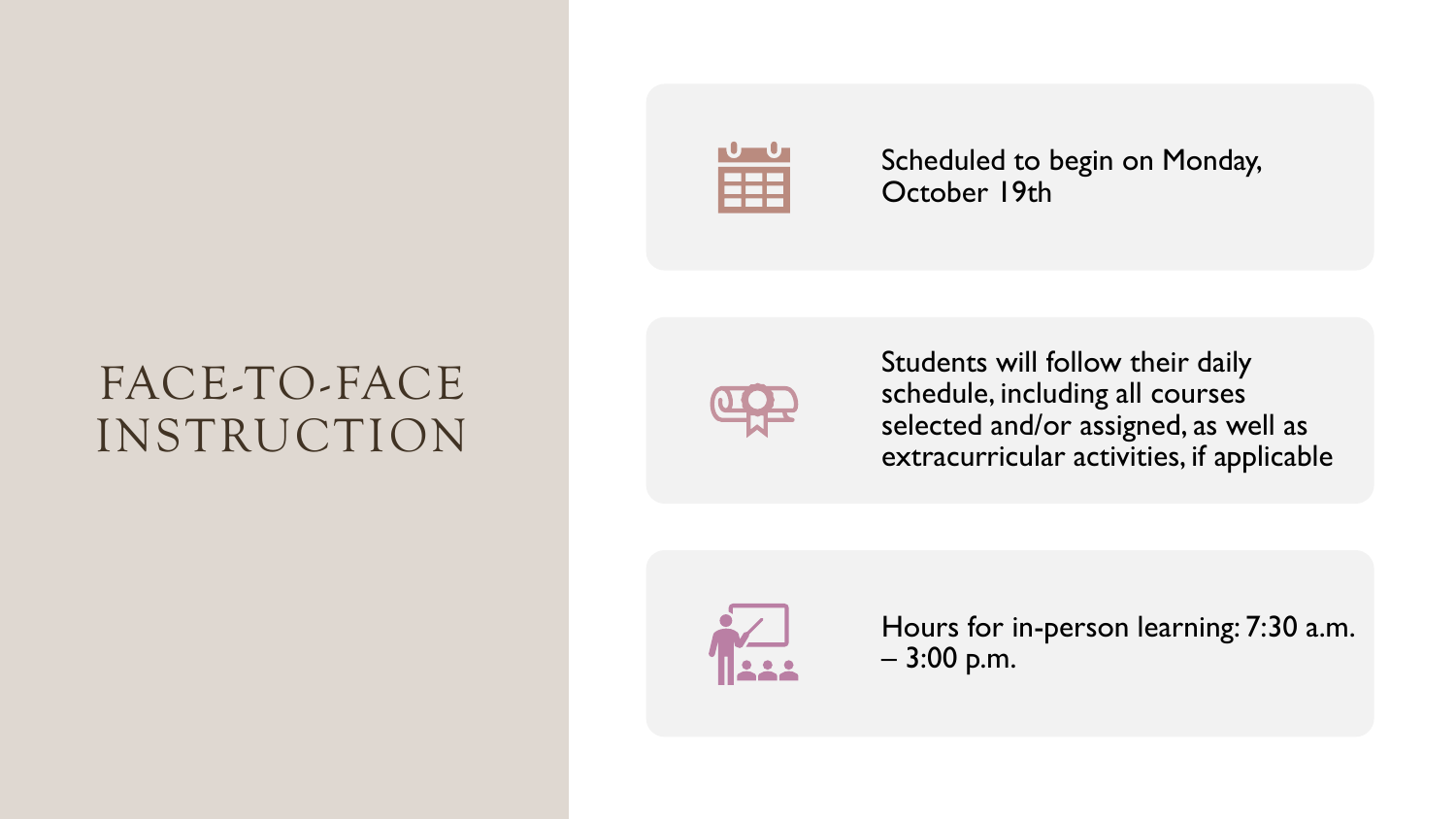

- Physical distancing will be practiced in the classroom, hallways, common areas and throughout the building inside and out
- Daily deep cleaning will occur throughout the campus with an emphasis on high touch surfaces
- Temperature checks will be conducted daily for everyone on campus (faculty, staff, students)
- If COVID-19 cases are identified, campus will be closed/sanitized. Notifications will be provided to impacted parents and students if possibly exposed. Instruction will shift to virtual learning if the school closes.
- Students, staff, and anyone on campus will be required to wear masks at all times which will be provided daily.
- Appointments must be made in order to visit campus.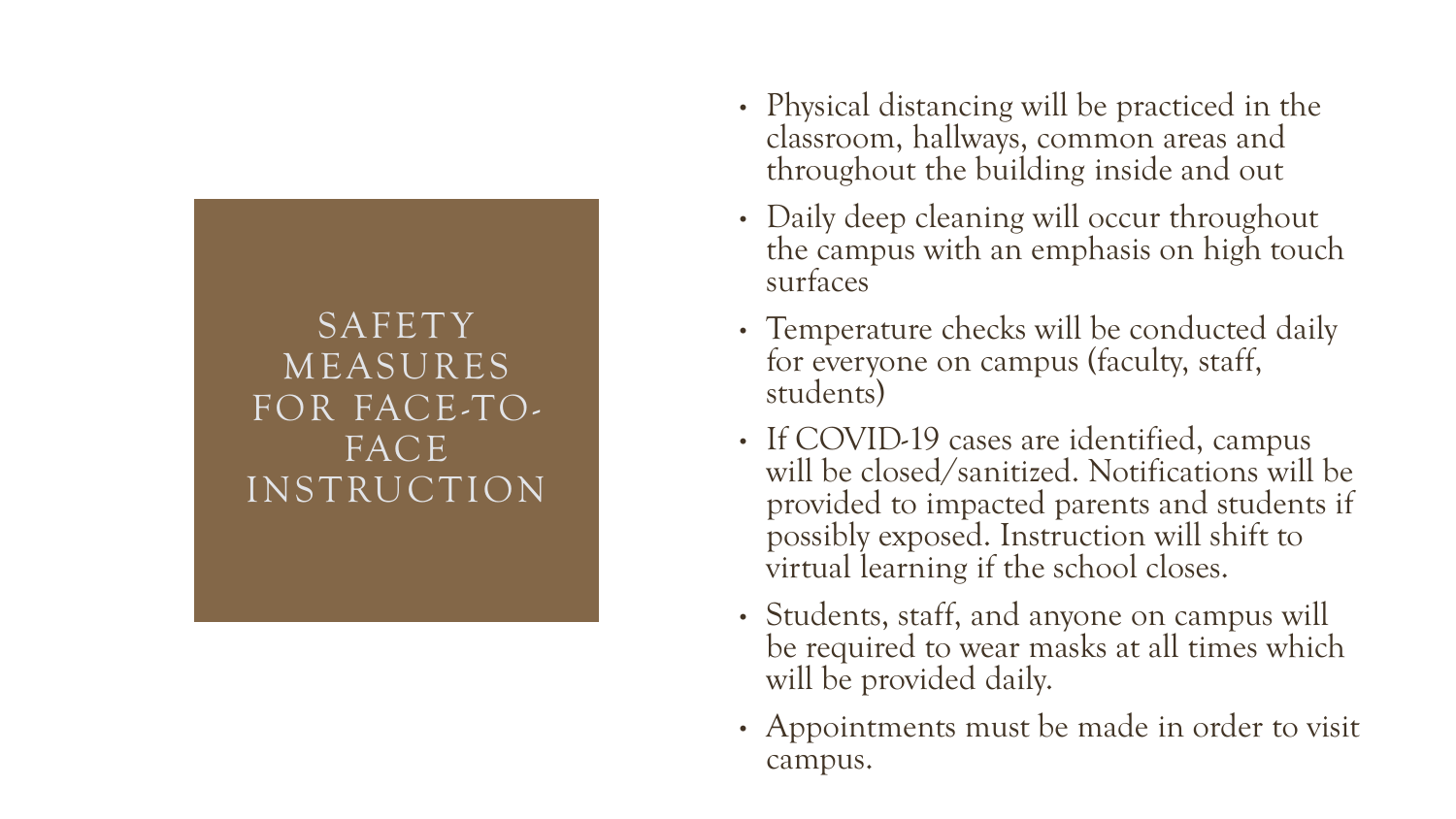# [WHAT WILL SCHOOL LOOK](https://youtu.be/BtL7zzIlB6M)  LIKE?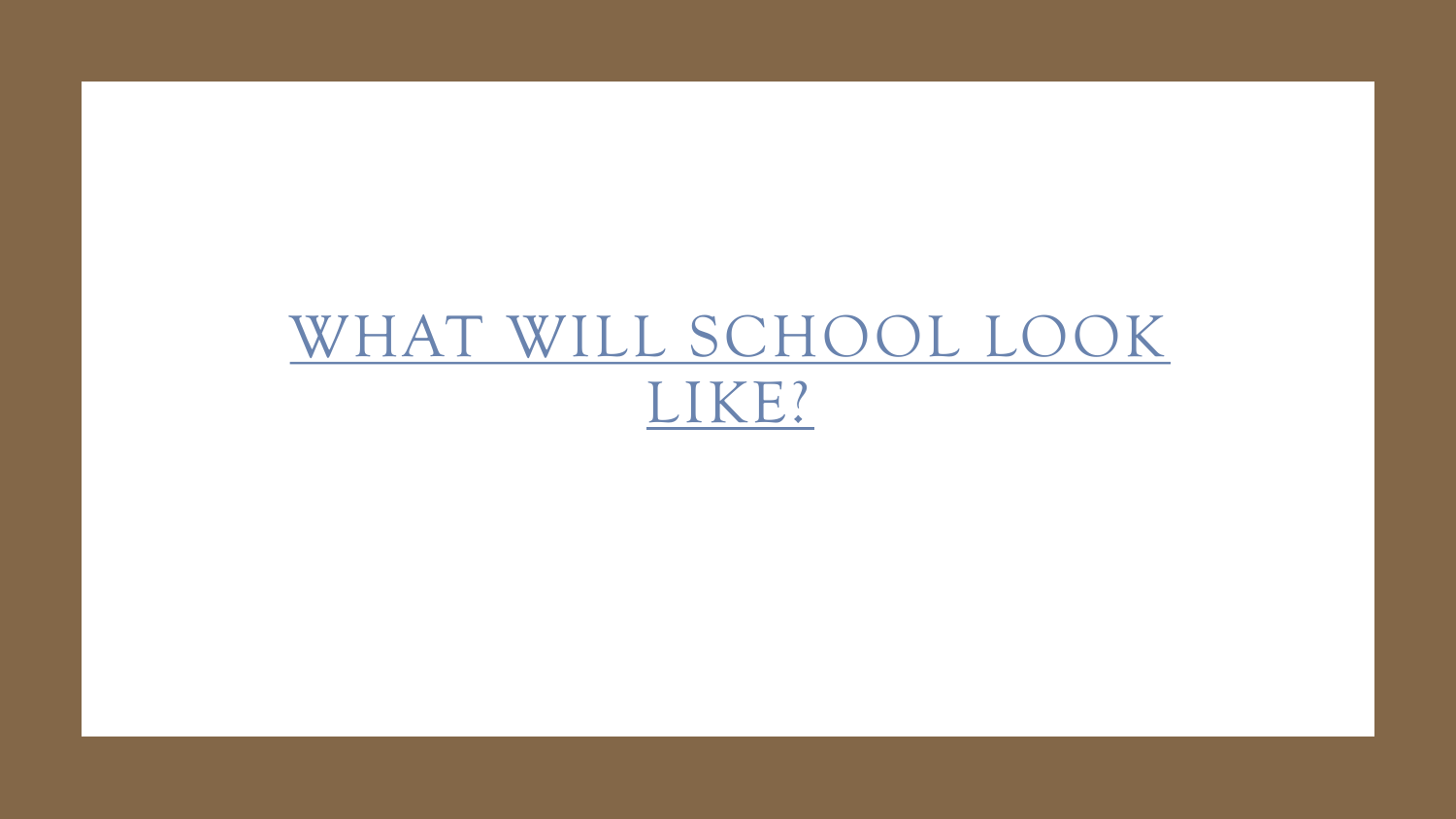## VIRTUAL LEARNING AFTER FACE-TO-FACE INSTRUCTION BEGINS



Certified teachers will continue to provide instruction to students virtually.



Students can interact with their teachers during short live lessons and ask questions/receive feedback from teachers during virtual office hours.



During virtual instruction, students will maintain a similar schedule as they would during face-to-face instruction.



Principals will work with area offices to review space and numbers needed based on survey results to determine number of virtual teachers needed and where they will teach from.



Students attending face-to-face will need to take iPads/Chromebooks home each day in the event they need to switch to virtual instruction.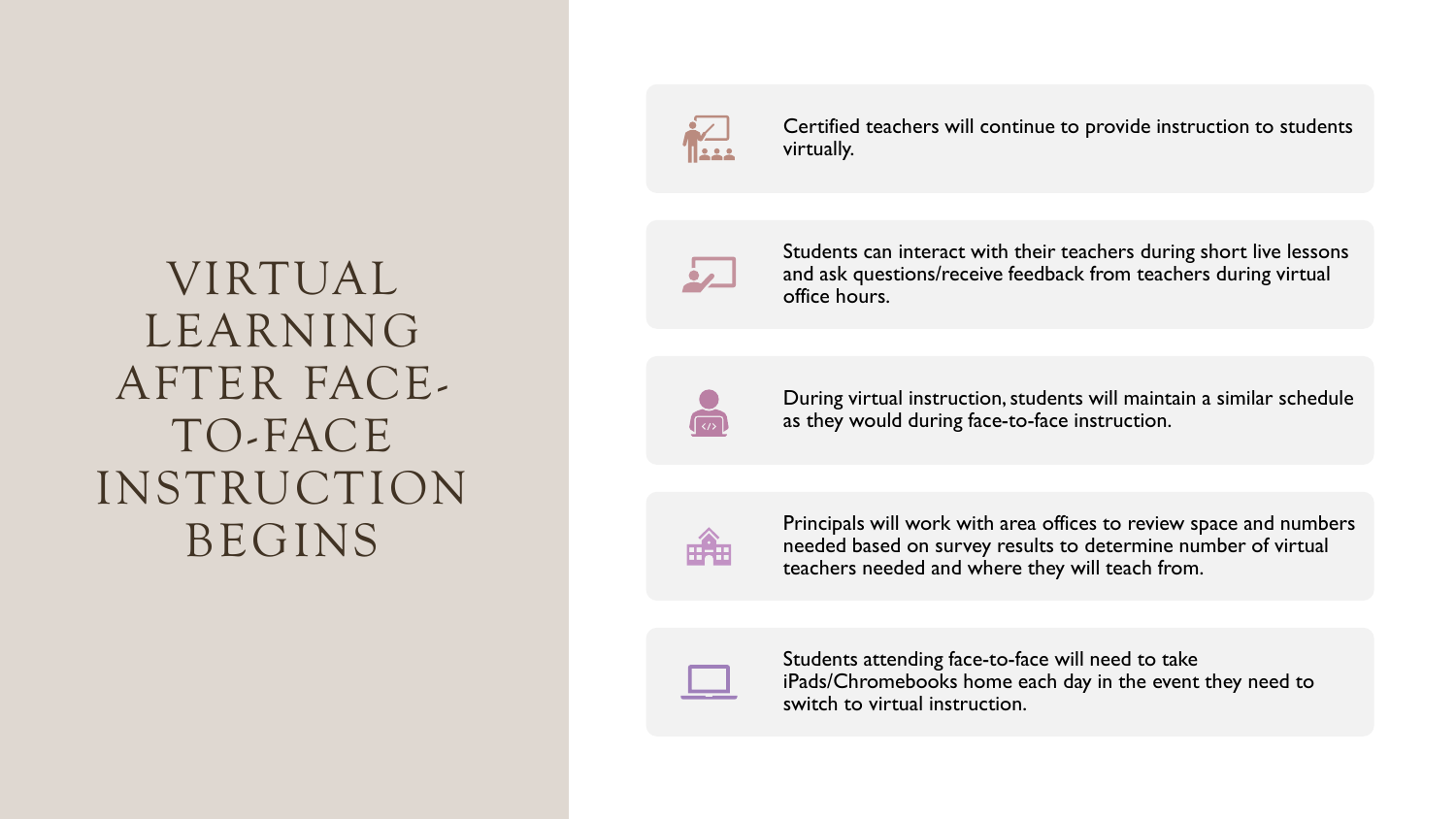### GENERAL **SAFETY** PROTOCOLS

Before buildings reopen, employees, students and community members will be notified about and trained on new safety and screening protocols.

New protocols include requiring all HISD employees, students and visitors to undergo entry screenings, wear face coverings, wash hands regularly, and practice social distancing.

The district will provide enough hand soap, paper towels, tissues, hand sanitizer and disinfectant to accommodate frequent cleaning of high-touch areas.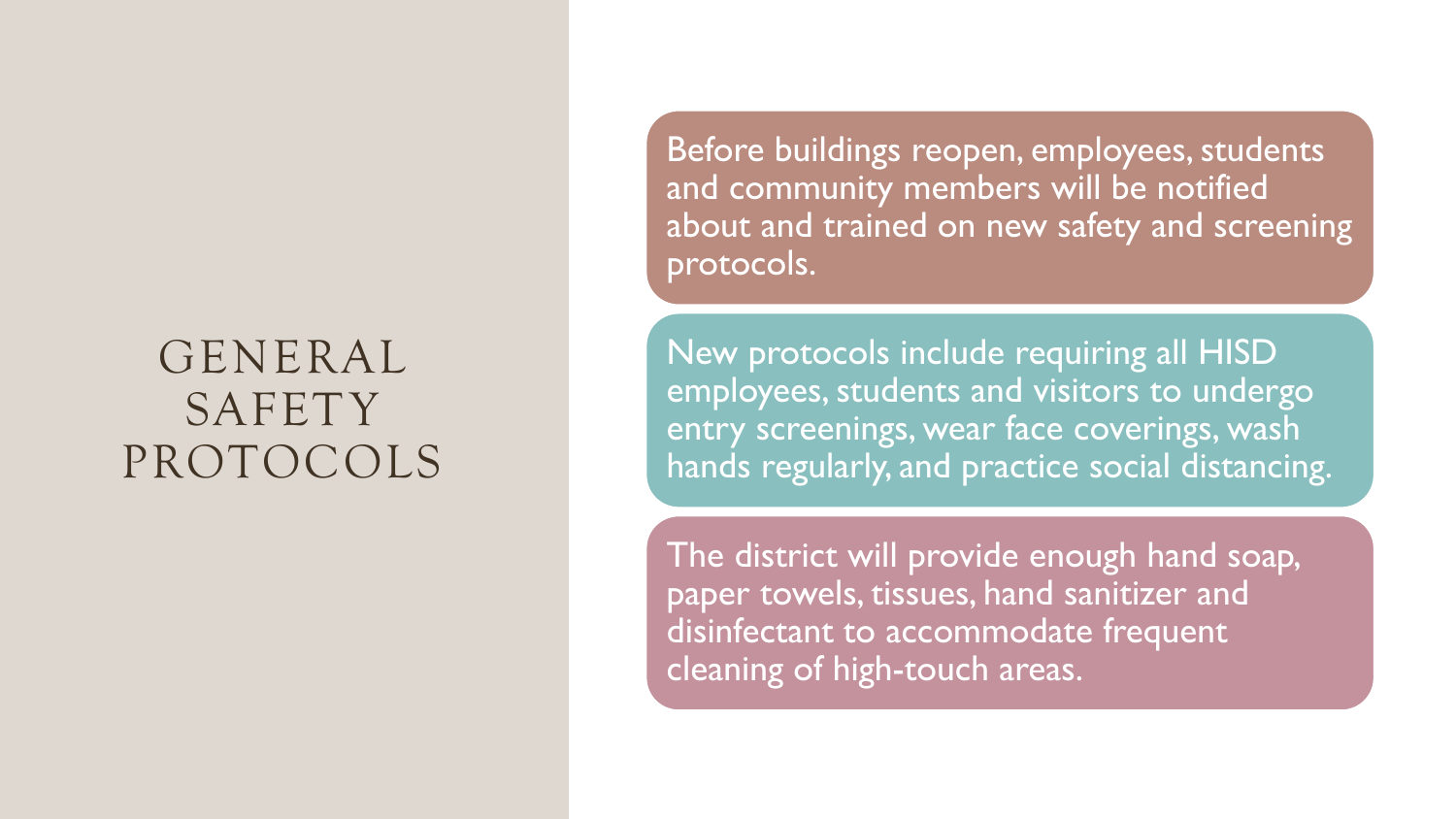### **CAMPUS MANAGEMENT**

Classrooms will be reconfigured to ensure social distancing, with student-teacher ratios capped at one teacher for every 15 students.

Campuses must establish isolation areas for students and adults who are flagged during entry screening.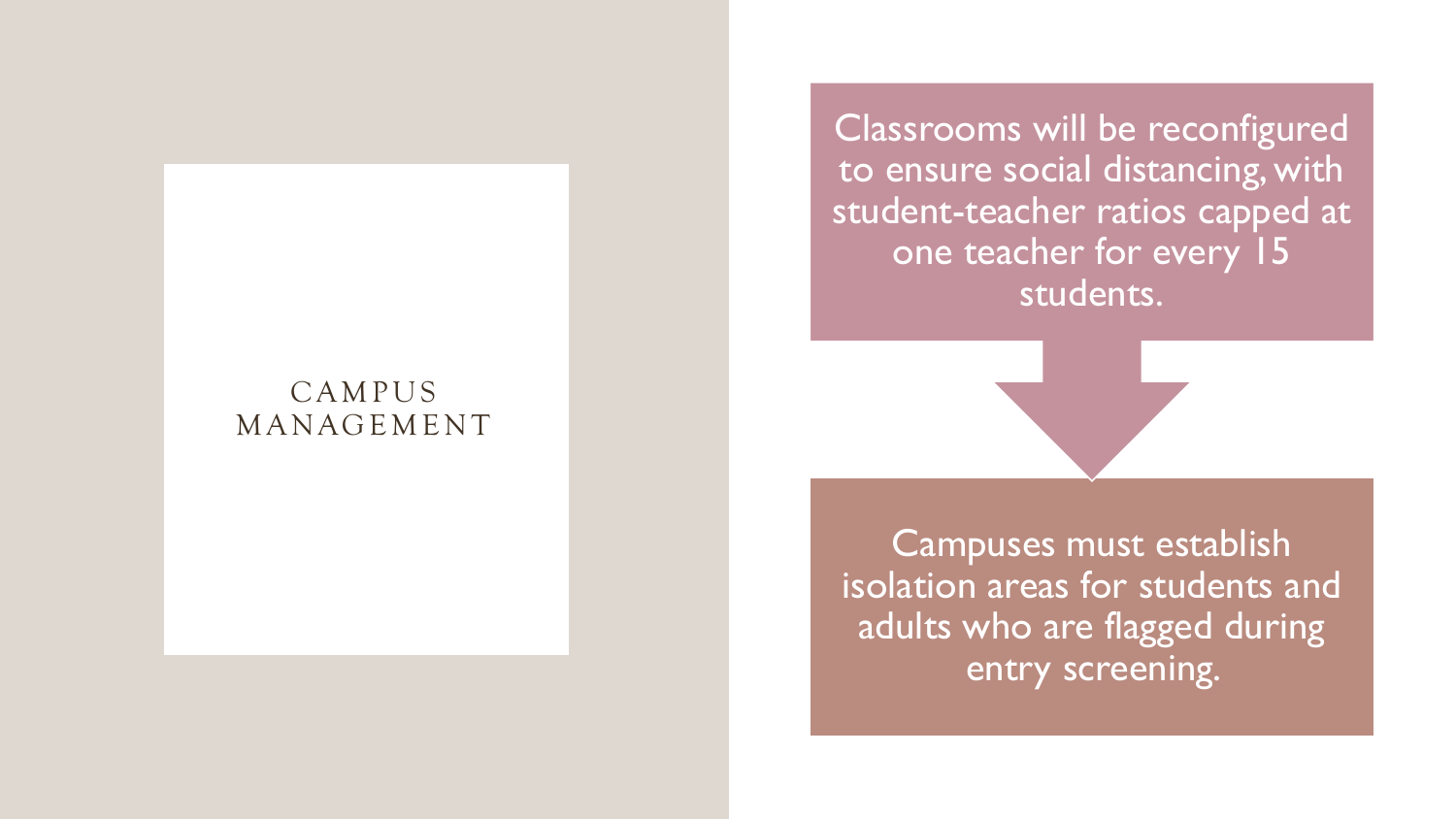

• Breakfast and lunch will be served in the classroom.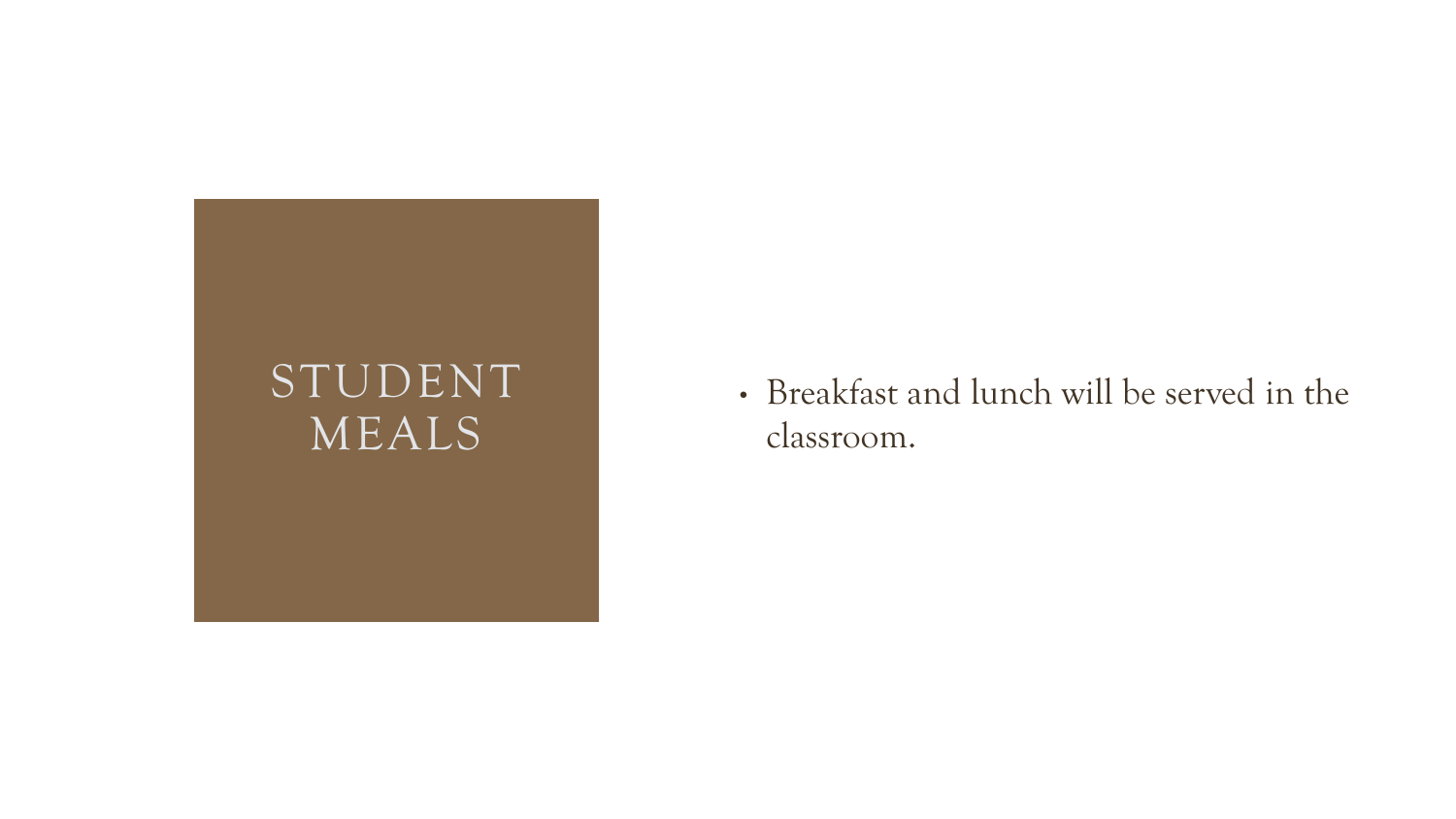

Learn about the 2020-21 Reopening Plan

HOW TO MAKE YOUR SELECTION

<https://hisdconnect.houstonisd.org/public/home.html>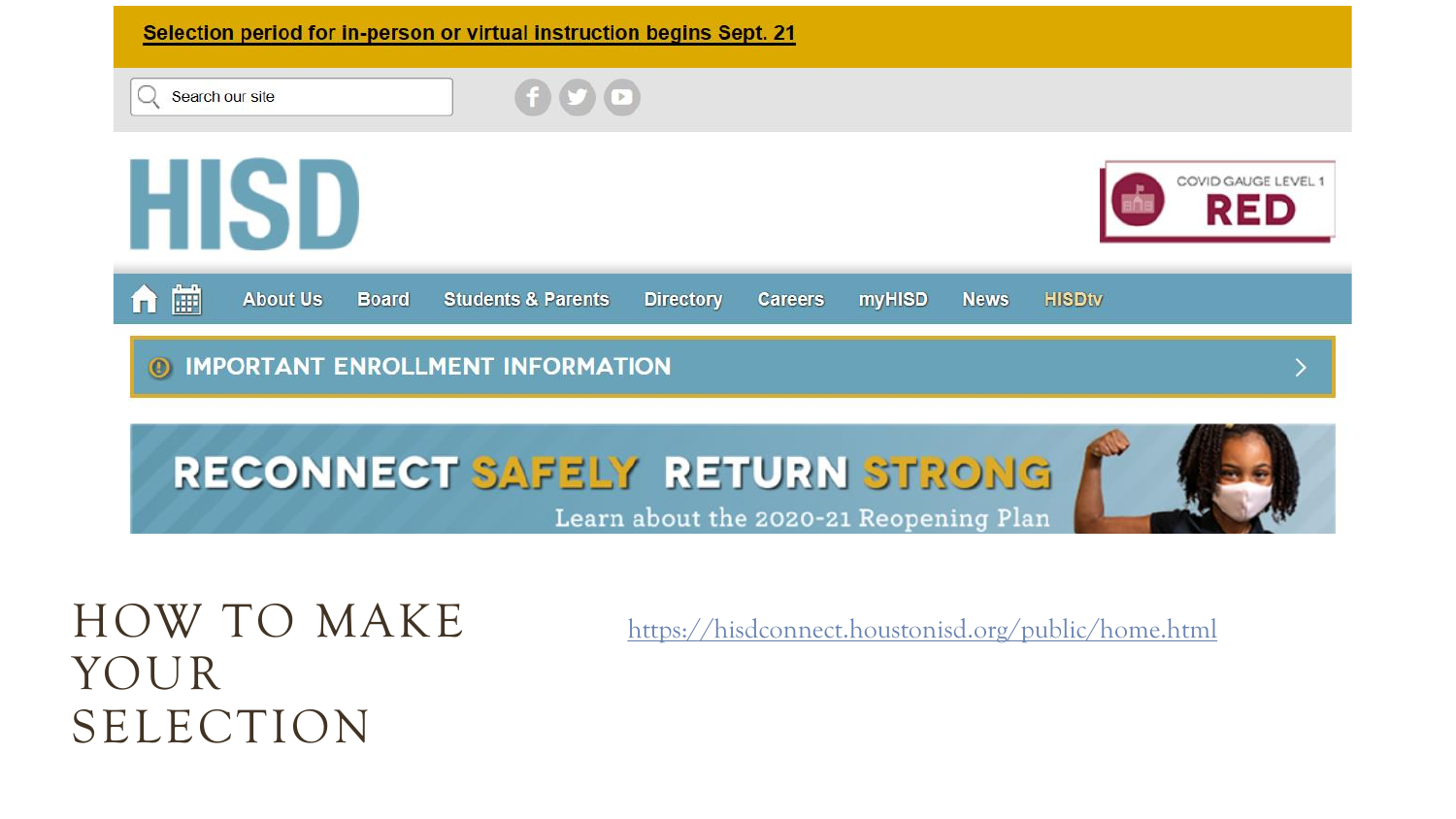## LOG IN

| <b>Dea</b> PowerSchool SIS          |         |              |  |  |
|-------------------------------------|---------|--------------|--|--|
| <b>Student and Parent Sign In</b>   |         |              |  |  |
| <b>Create Account</b><br>Sign In    |         |              |  |  |
| <b>Select Language</b>              | English | $\checkmark$ |  |  |
| <b>Username</b>                     |         |              |  |  |
| <b>Password</b>                     |         |              |  |  |
| <b>Forgot Username or Password?</b> |         |              |  |  |
|                                     |         | Sign In      |  |  |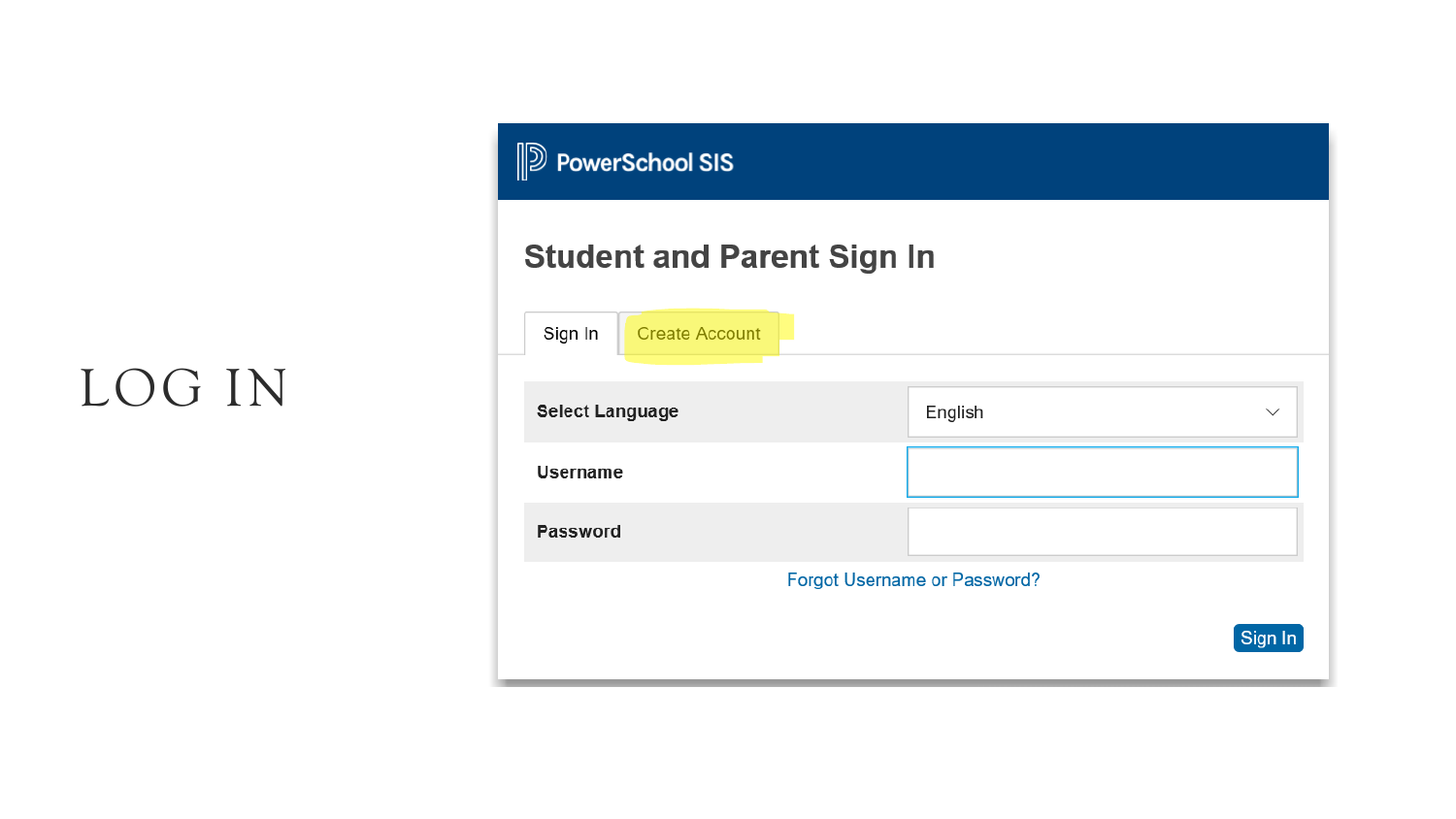### **D** PowerSchool SIS

### **Student and Parent Sign In**

Create Account Sign In

#### **Create an Account**

Create a parent account that allows you to view all of your students with one account. You can also manage your account preferences. Learn more.

Create Account

### **Create Parent Account**

| <b>Parent Account Details</b> |                                 |  |
|-------------------------------|---------------------------------|--|
|                               |                                 |  |
| <b>First Name</b>             |                                 |  |
| <b>Last Name</b>              |                                 |  |
| Email                         |                                 |  |
| <b>Desired Username</b>       |                                 |  |
| Password                      |                                 |  |
| <b>Re-enter Password</b>      |                                 |  |
| Password musi.                | • be at least 8 characters long |  |

### **Link Students to Account**

Enter the Access ID, Access Password, and Relationship for each student you wish to add to your Parent Account

| <b>Student Name</b>    |  |
|------------------------|--|
| <b>Access ID</b>       |  |
| <b>Access Password</b> |  |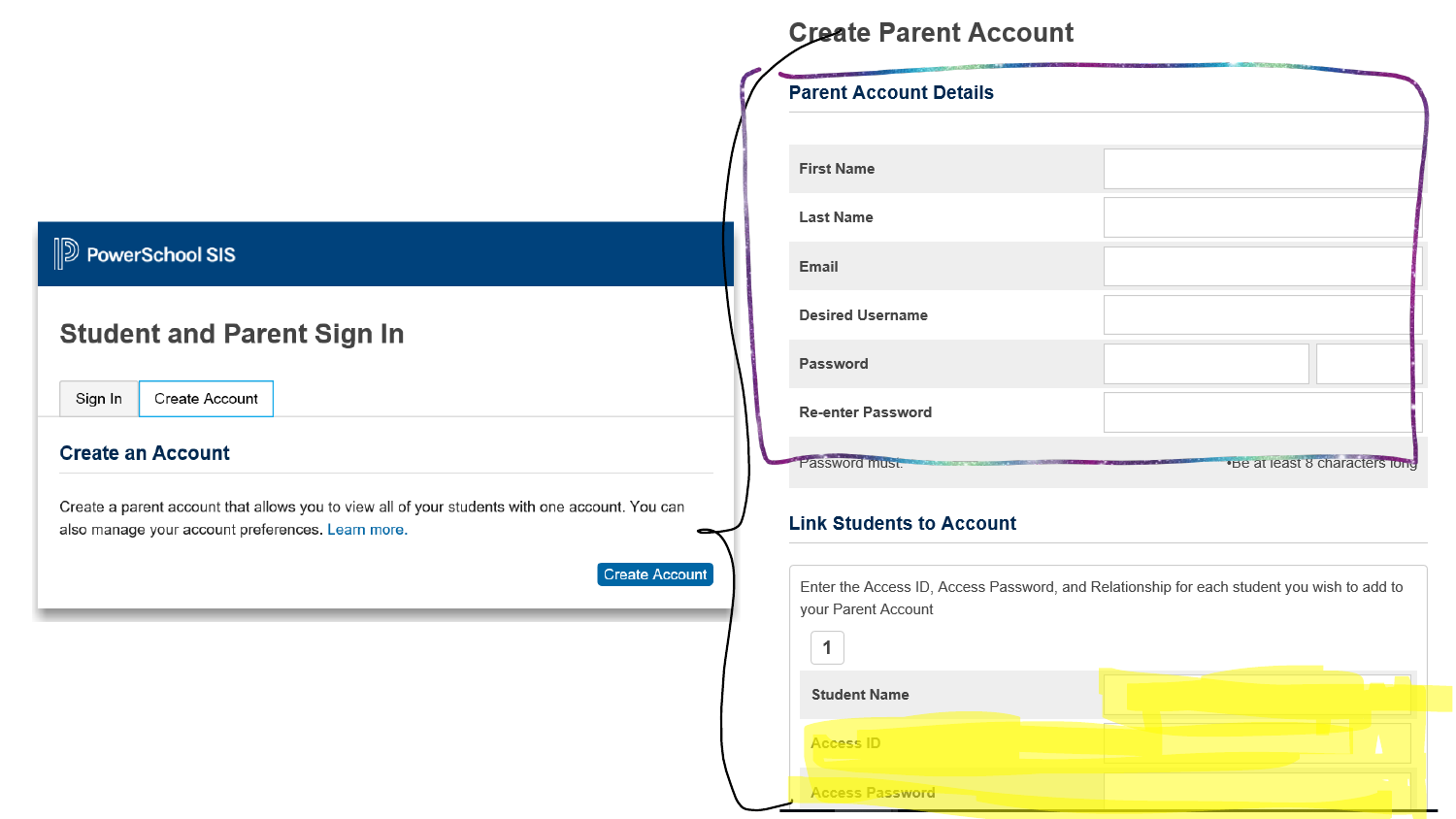



Email Notification





LOOK AT THE COLUMN ON THE LEFT OF THE SCREEN AND CLICK ON FORMS.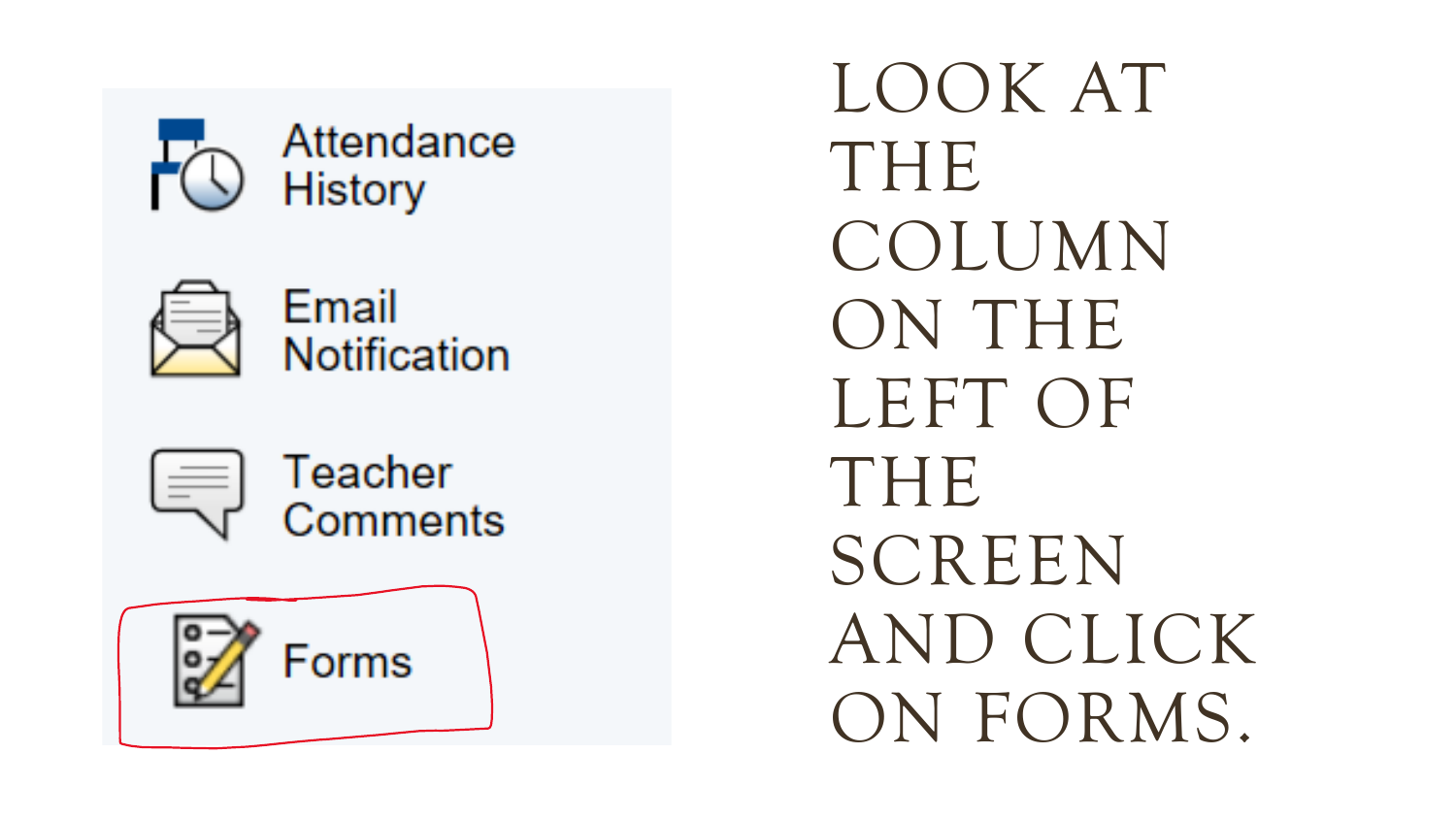| <b>Status</b>        | <b>Form Name</b>                                                                | <b>Form Description</b>                                                         | Category |
|----------------------|---------------------------------------------------------------------------------|---------------------------------------------------------------------------------|----------|
| $\blacksquare$ Empty | [Houston] Family Survey                                                         |                                                                                 | Houston  |
| $\blacksquare$ Empty | [Houston] Military Connected Family<br><b>Survey</b>                            |                                                                                 | Houston  |
| $\blacksquare$ Empty | [Houston] Privacy Code: Student Records,<br><b>Rights, and Responsibilities</b> |                                                                                 | Houston  |
| $\blacksquare$ Empty | [Houston] Social Economic Information<br>Form                                   | Complete and return one form to each<br>school where you have a child enrolled. | Houston  |
| $\blacksquare$ Empty | [Houston] Student Assistance<br>Questionnaire (SAQ)                             |                                                                                 | Houston  |
| Empty                | [Houston] Student Change of Address                                             |                                                                                 | Houston  |
| :mpty                | [Houston] Student Commitment                                                    |                                                                                 | Houston  |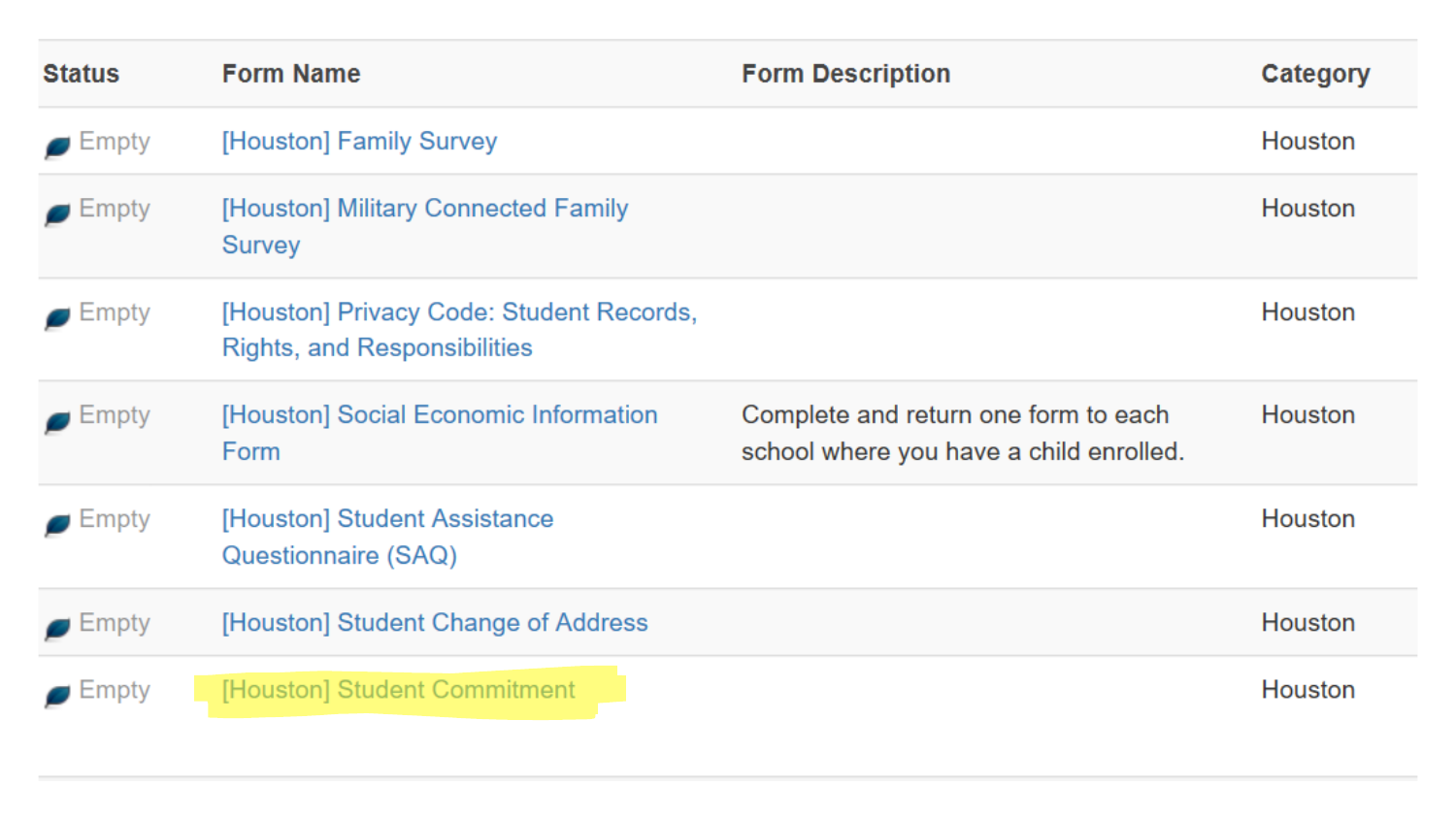### COMPLETE AND SUBMIT

#### [Houston] Student Commitment

English

#### $\star$

Houston ISD is allowing families to choose the method of learning each six weeks for students during the 2020-2021 school year. Students can either attend classes in-person on campus, or remotely online. A device and reliable internet must be available for remote online learning. Your selection indicates the commitment to this method of learning for the entire six weeks.

Please enter your selection for for the second six weeks (October 19, 2020 - December 4, 2020) below.

 $\bigcirc$  My child will attend classes in-person for the second six weeks.

 $\bigcirc$  My child will attend classes virtually online for the second six weeks.

Parent/Guardian Signature

I consent to the use of electronic signatures \*

 $\Box$  I consent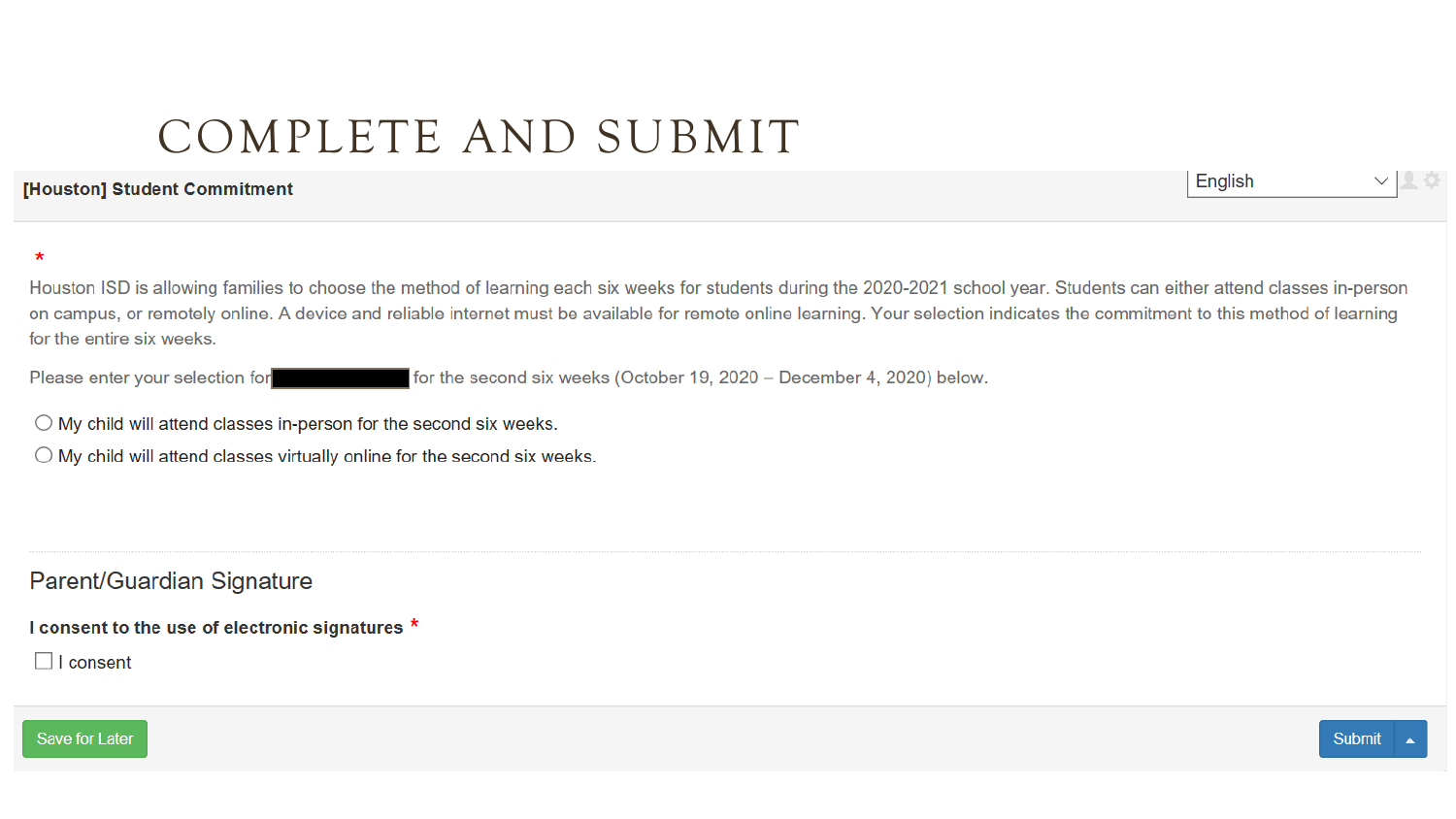# Q & A

### Please type your questions in the chat.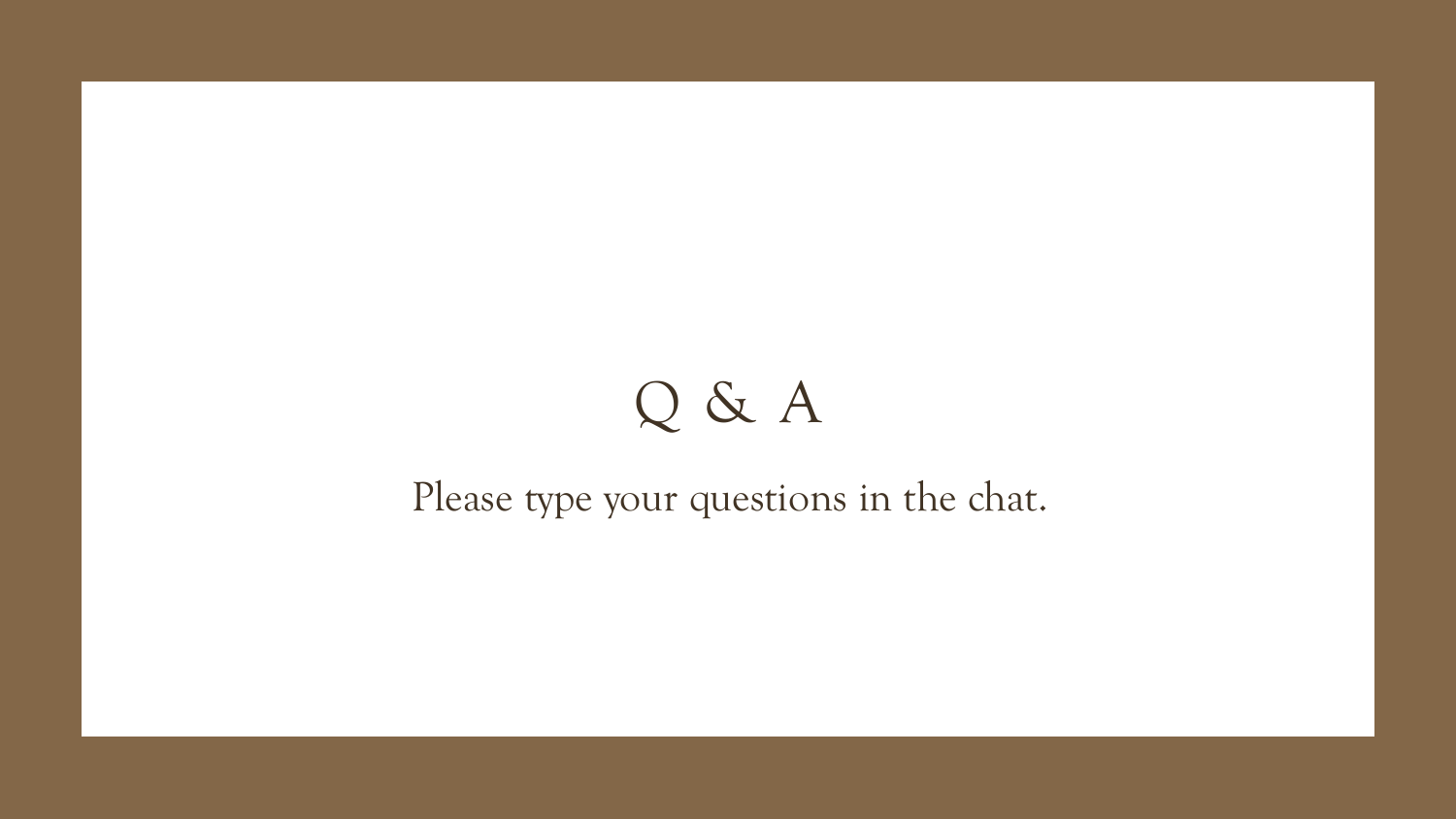

## PARENT GUIDES

English Spanish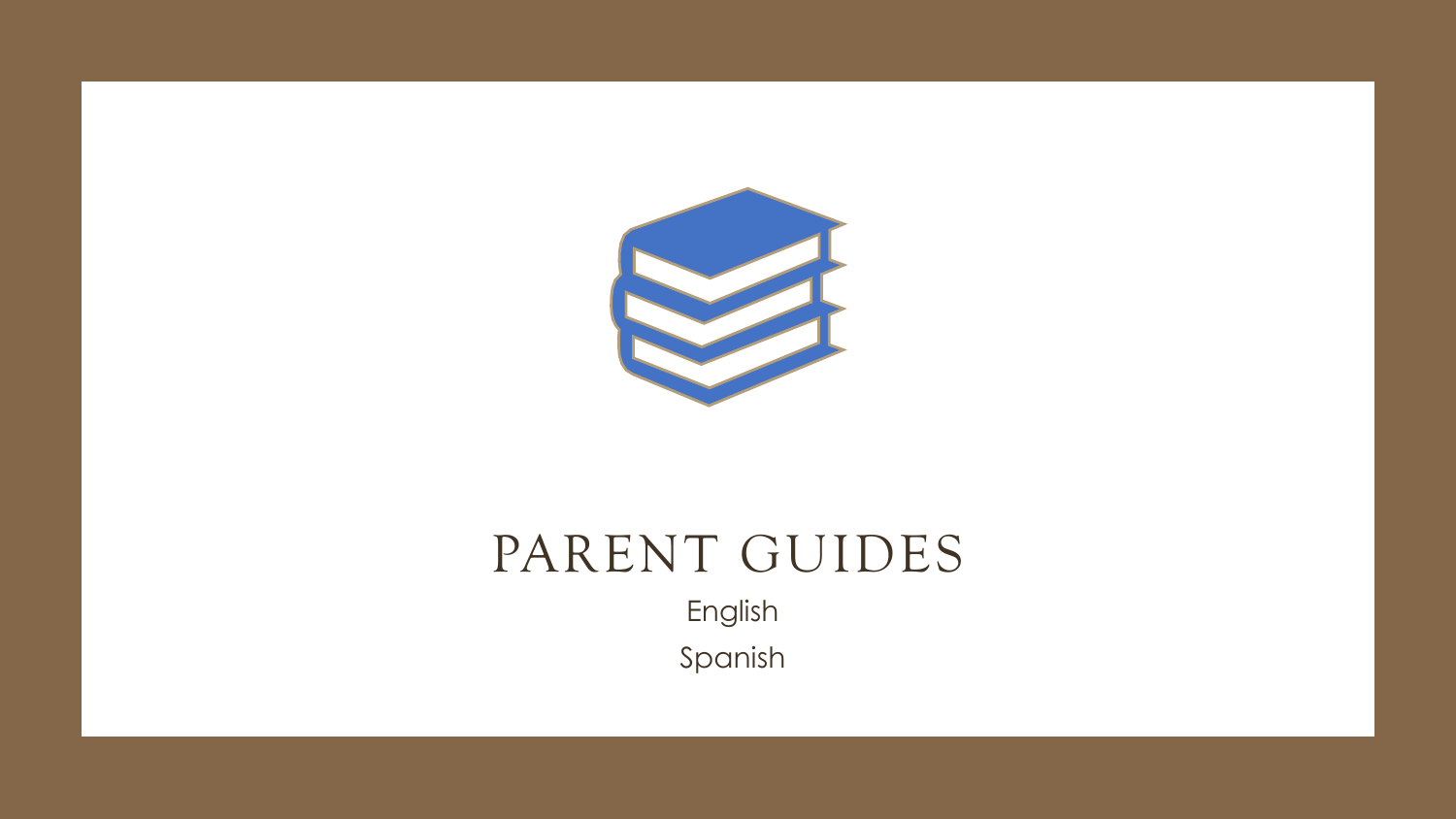## PARENT HUB TRAINING

| <b>Parent</b><br><b>HUB Training Dates</b> | <b>Time</b> | <b>Links to Webinar</b>                       |
|--------------------------------------------|-------------|-----------------------------------------------|
| Tuesday, September 5 PM<br>22, 2020        |             | <b>Getting to Know the HUB</b><br>for Parents |
| Thursday,<br>September 24, 2020            | 5 PM        | <b>Getting to Know the HUB</b><br>for Parents |
| <b>Tuesday, September</b><br>29,2020       | 5 PM        | <b>Getting to Know the HUB</b><br>for Parents |
| <b>Thursday, October</b><br><b>I,2020</b>  | 5 PM        | <b>Getting to Know the HUB</b><br>for Parents |
| Tuesday, October 6,<br>2020                | 5 PM        | <b>Getting to Know the HUB</b><br>for Parents |
| <b>Thursday, October</b><br>8,2020         | 5 PM        | <b>Getting to Know the HUB</b><br>for Parents |